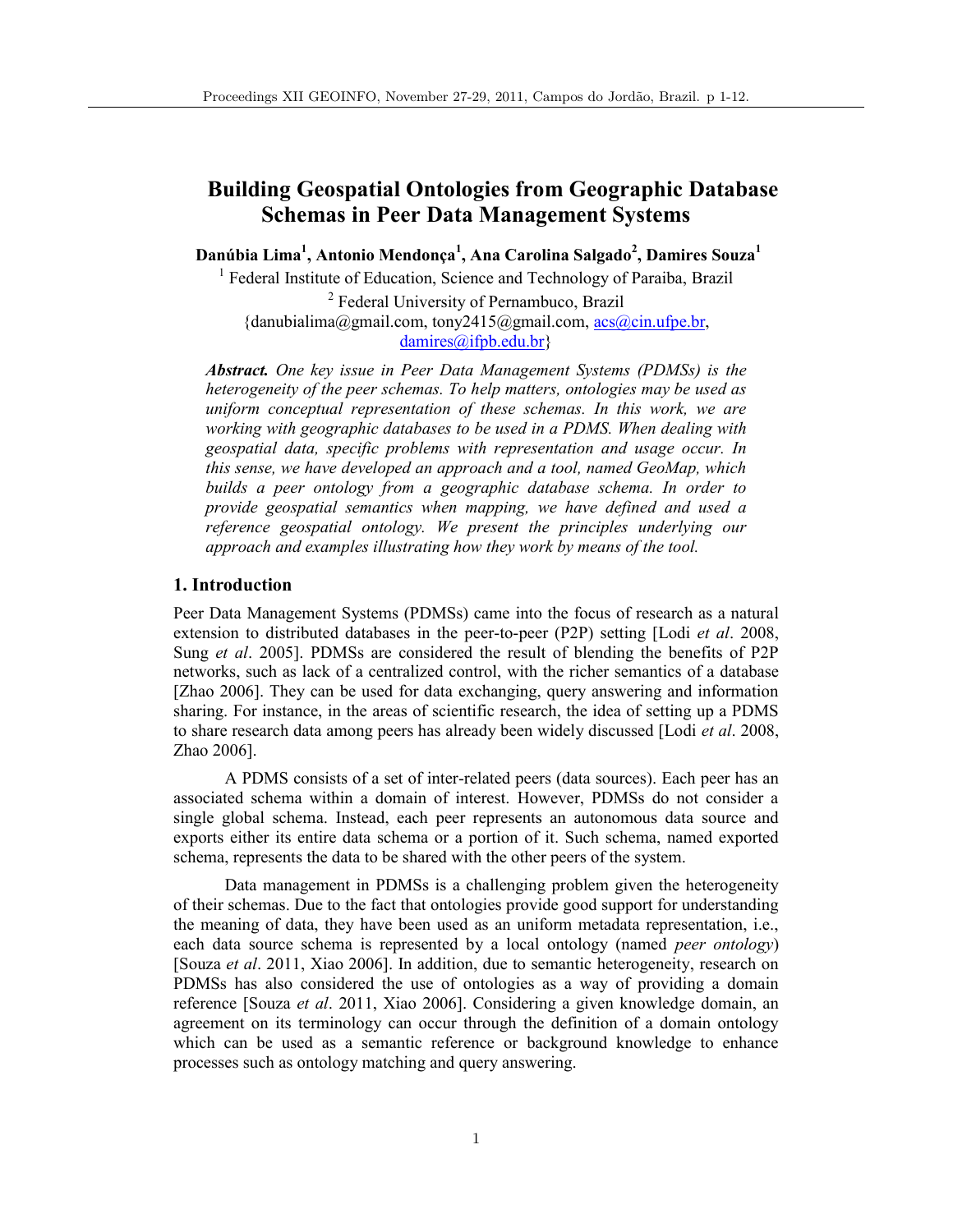One of the most representative realms of diversity of data representation is the geospatial domain. Geospatial data, besides hierarchical and descriptive components (relationships and attributes), are featured by other ones such as geometry, geospatial location and capability of holding spatial relationships (e.g., topological) [Hess 2008, Fonseca *et al.* 2003]. Furthermore, geospatial data are often described according to multiple perceptions, different terms and with different levels of detail. Syntactical aspects have been addressed by interoperability standards, such as Geography Markup Language [GML 2007]. However, the most hard-facing problem is still concerned with semantic heterogeneity.

In this work, we are working with geographic databases to be used in a PDMS called SPEED (Semantic PEEr-to-Peer Data Management System) [Pires 2009]. In order to uniformly deal with geospatial data without worrying about their specific heterogeneity restrictions (syntactic or semantic), we use ontologies as uniform conceptual representation of peer schemas. When a peer asks to enter the system, its schema (e.g., represented according to the relational or object-relational database model) must be automatically exported to a *peer ontology*. Due to the special semantics of geospatial data, this automatic extraction becomes more complex. Thus, in this work, we present an approach and an implemented tool, named *GeoMap*, for automatically building a geospatial peer ontology as a semantic view of data stored in a geographic database. During the ontology building process, a set of correspondences (relationships) between the generated ontology components and the original database schema is also automatically generated. The produced peer ontology will be later used for matching and querying processes in the PDMS. The set of correspondences will be used to translate ontological queries into the database query language (e.g., SQL) and retrieve corresponding instances from the geographic databases.

This paper is organized as follows: Section 2 introduces the SPEED system; Section 3 presents the *GeoMap* approach; Section 4 describes the developed *GeoMap tool* with some peer ontology generation examples. Related work is discussed in Section 5. Finally, Section 6 draws our conclusions and points out some future work.

# **2. The SPEED System**

The SPEED system is a PDMS which works with three distinct types of peers, namely: data peers, integration peers, and semantic peers. A data peer represents a data source sharing structured or semi-structured data with other data peers in the system. Data peers are grouped within semantic clusters according to their semantic interest. A semantic interest includes the peer's interest theme and a local peer ontology. The interest theme is an abstract description of the peer's semantic domain, whereas the local peer ontology (LO) describes the peer's exported schema. Each semantic cluster has a special type of peer named integration peer. Actually, integration peers are data peers with higher availability, network bandwidth, processing power, and storage capacity. Such peers are responsible for tasks like managing data peers' metadata, query answering, and data integration. An integration peer maintains a cluster ontology (CLO), which is obtained through the merging of the local ontologies representing data peers' and integration peer's exported schemas. Integration peers communicate with a semantic peer, which is responsible for storing and offering a community ontology (CMO) containing elements of a particular knowledge domain (i.e., a domain ontology). Semantic peers are responsible for managing integration peers' metadata. A set of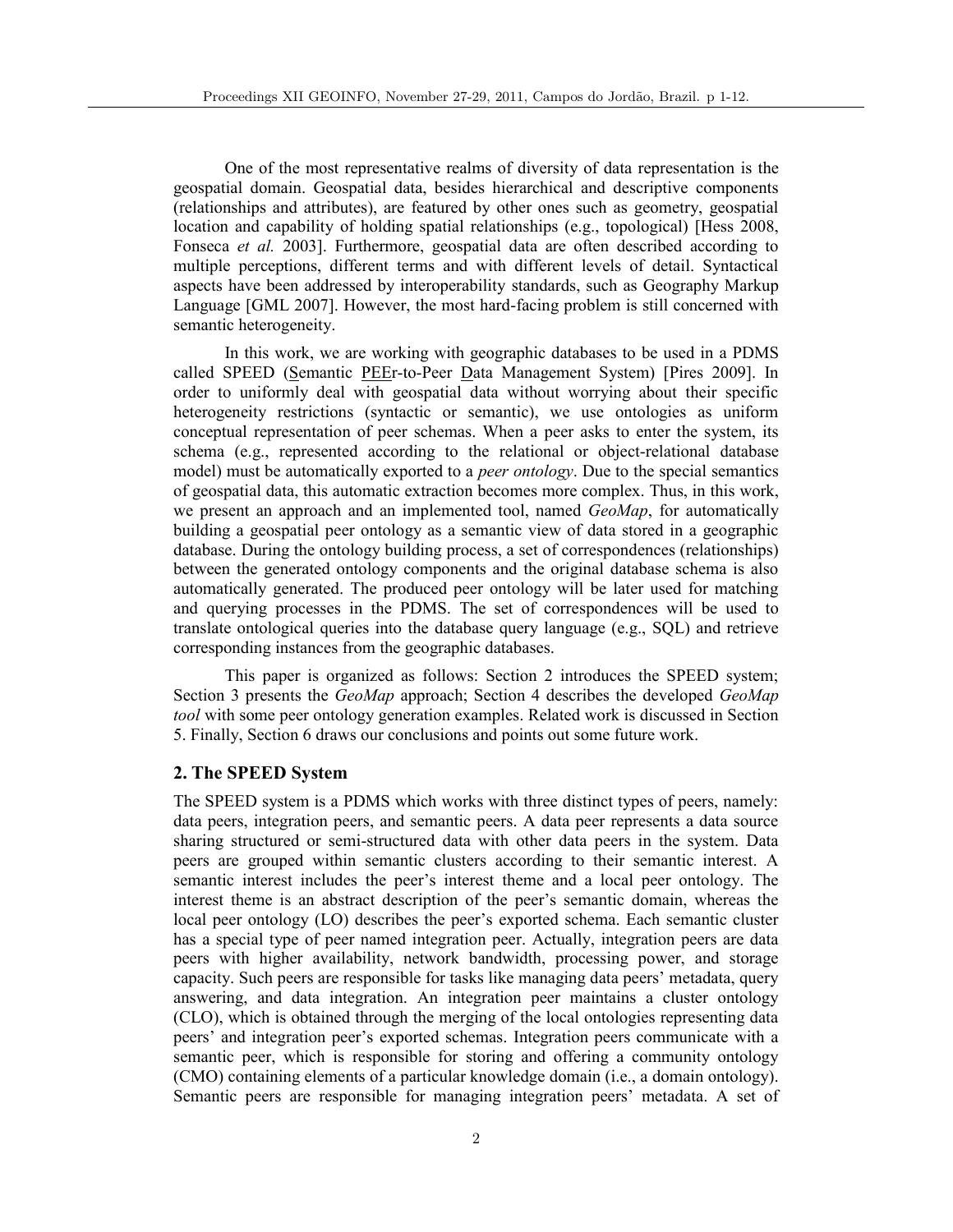clusters sharing semantically similar interests composes a semantic community. An overview of the SPEED architecture, with its kinds of peers and used ontologies is presented in Figure 1.



**Figure 1: An Overview of SPEED Architecture**

## **3. The** *GeoMap* **Approach**

The database-to-ontology mapping approaches are usually classified into two main categories [Ghawi and Cullot 2009]: (i) approaches which create an ontology from a database and, (ii) approaches which map a database to an existing ontology. In the former, the objective is the creation of an ontology from a database and may include both the metadata and the data. The mappings, in this case, are the correspondences between each created ontology component (e.g., concept, property) and its original database schema concept (e.g., table, column). In the latter, the goal is to create a set of mappings between the existing ontology and the database. In our approach, we focus on the former, i.e., we build an ontology from a geographic database. Particularly, we build an ontology from the geospatial metadata. Nevertheless, the generated ontology does not contain data, i.e., the data remains in the database.

In our work, geospatial data are represented by means of the vector model. As a result, they are expressed as objects and are stored as points, lines or polygons, depending on the scale of their capture. Thus, the heterogeneity of data sources (databases) is even greater than in conventional databases: data may have multiple representations (the same data can be represented as a point in a given data source or as a polygon in another one), data may have different resolutions and different coordinate systems as well as temporal properties associated. In addition, since existing spatial database systems do not follow the same spatial data model (for instance, PostGIS [PostGis 2011] is based on the OGC specification, although Oracle is not [Oracle 2010]), there are differences when dealing with metadata from most of them. In this sense, the syntactic, semantic and spatial data format heterogeneity should be considered when creating an ontology from a geographic database.

On the other hand, an ontology is composed by concepts, properties (defined by means of domain and range information), axioms and, optionally, instances. Since an ontology is a knowledge representation technique based on Description Logics (DL) [Baader *et al*. 2003], it is usually coded using OWL (Web Ontology Language ) model [Horrocks 2005]. As a result, there is a gap in terms of concept and relationship definitions between the ontology model and the database schema model. Regarding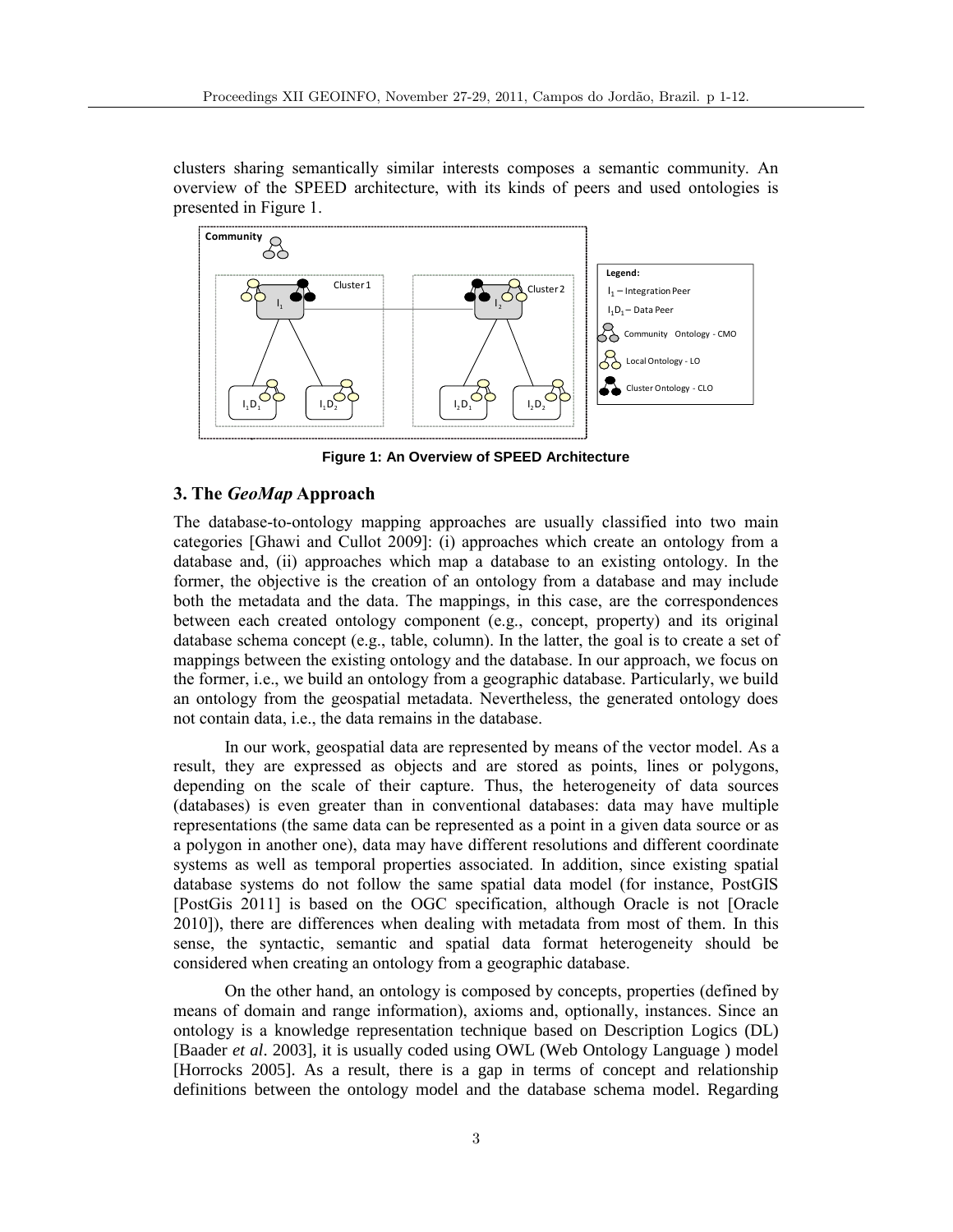geospatial data, there has been a lot of research looking for spatial ontology definitions [Hess *et al.* 2007, Arpinar *et al.* 2004] as well as for extensions to SPARQL language in the geospatial realm [Zhai *et al.* 2010]. Nevertheless, recently, there has been published an OGC candidate document which aims to specify a geographic query language for RDF data named GeoSPARQL [GeoSPARQL 2011]. The OGC GeoSPARQL standard will define a vocabulary for representing geospatial data in RDF as well as an extension to the SPARQL query language for processing geospatial data. We have defined specific constructs in OWL to deal with geospatial concepts and relationships, considering OWL as an extensible XML-format.

In the following, we introduce our approach by means of its main architecture. Then, we present a reference ontology which has been used to guide the mapping and the steps underlying our generation ontology process.

### **3.1 Architecture**

Our approach, named *GeoMap*, is based on the architecture depicted in Figure 2. From a geographic database, a *peer ontology* (i.e., an application ontology) is built by means of the *GeoMap* components: at first, the database schema is extracted, then its elements are classified into spatial and non spatial ones, then its respective geospatial OWL construct is identified and, finally, the peer ontology is generated. This ontology represents, through ontological concepts and properties, the structure of the database. In order to provide semantics when accomplishing the OWL construct identification, we use a geospatial domain ontology (a reference ontology). During the generation process, an OWL document is also automatically produced to record the set of correspondences (relationships) between the generated ontology components and the original database metadata. This document will later be used to translate ontological queries into the database query language and retrieve corresponding instances.



**Figura 2.** *GeoMap* **Architecture**

### **3.2 Reference Ontology**

Using OWL as a common representation model, the SPEED system minimizes the problems of heterogeneity by transforming the schemas of data sources using ontologies. Nevertheless, regarding geospatial metadata, the set of predefined constructs in OWL does not include specifications for the description of geographical concepts and properties. Therefore, it was necessary to use some kind of background knowledge which could be a reference at the mapping process, when generating such geospatial constructs (tags). Although existing geospatial ontologies are available, we could not find out one which completely fitted our purposes. Thus, we have defined a geospatial domain ontology to be used as a reference in our process.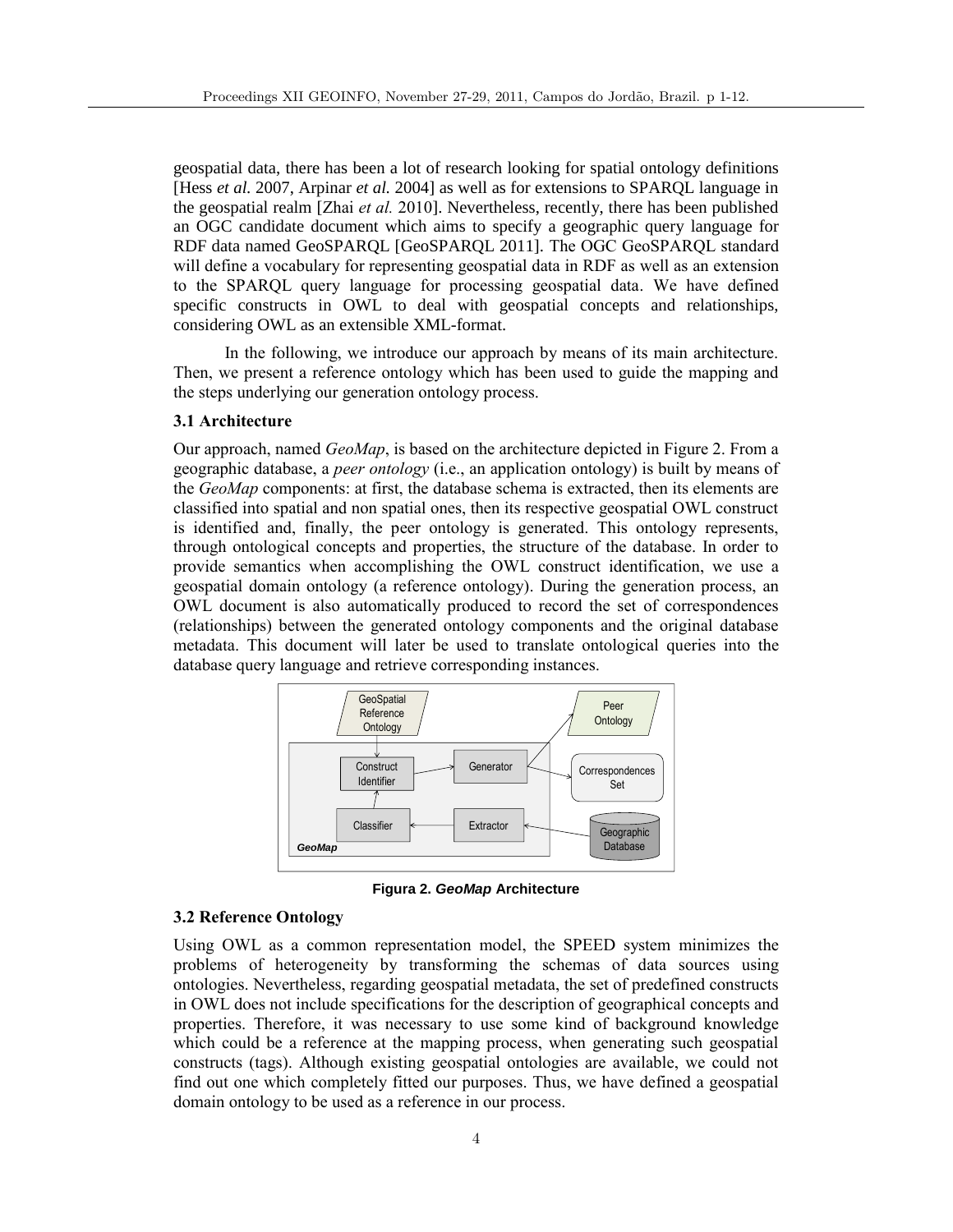The reference ontology has been developed using the Protégé 3.4.4 tool [Protégé 2011]. An excerpt from this ontology is depicted in Figure 3, using the OntoViz notation [OntoViz 2011]. In this format, subtypes are associated with their supertypes through the *isa* relationship. Relationships between concepts are also presented through edges.



**Figure 3. Excerpt from the Geospatial Reference Ontology**

The reference ontology should be able to represent an abstraction of geospatial and non geospatial metadata, including, for example, entities, spatial entities, relationships, spatial relationships and geometry. In order to represent such concepts, we have defined specific high level concepts: Entity as the main concept; SpatialEntity as a specialization of Entity representing a geographic phenomenon; Relationship as a general kind of association between entities and SpatialRelationship as a specialization of Relationship regarding specific geospatial ones. A SpatialEntity has a Geometry (point, line or polygon) and is associated with a geospatial reference (a Reference System). Points are represented through spatial location, lines are defined through points and polygons are defined through lines.

#### **3.3 Mapping Process**

The mapping process used in *GeoMap* approach is based on the particular aspects described in the previous sections. An overview of its steps is presented in Figure 4. During this process, rules are applied to transform the geospatial schema elements from the database into geospatial ontology components. These rules include: (i) after connecting to the database, it extracts the database schema; (ii) it identifies, among the obtained tables, which are non-spatial, i.e., tables that have no geographic columns; (iii) meanwhile, it also identifies the spatial ones. Among the obtained tables, (iv) it identifies simple type properties (e.g., varchar and number types) and (v) it identifies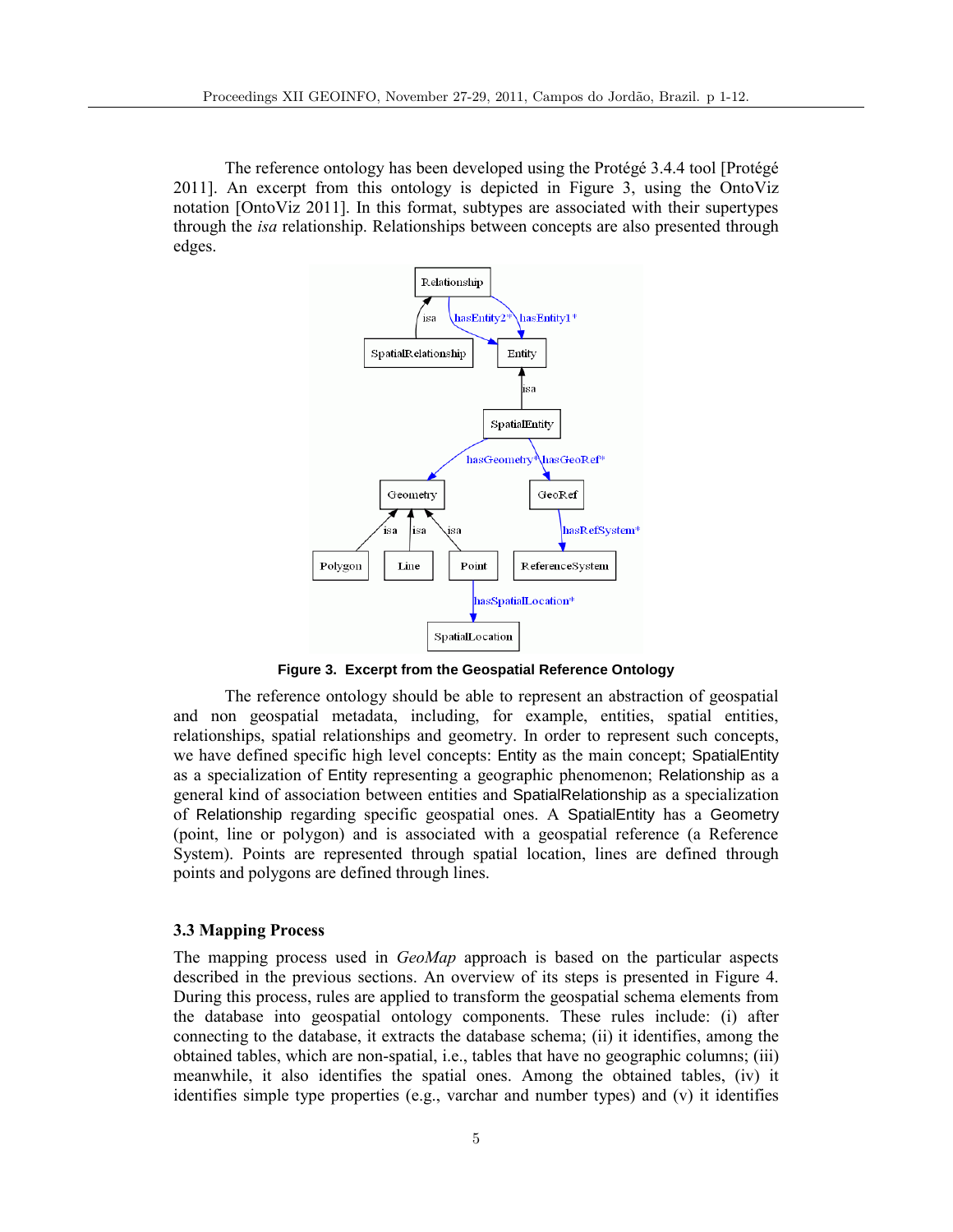relationships which are mapped into object type properties, with the specification of domain and range, (vi) it also classifies these relationships as spatial or nonspatial ones. After processing all these steps, the tool produces an OWL file (i.e., the peer ontology) representing the geographic database schema.



**Figure 4 . Peer Ontology Generation Process**

In next section, we provide some implementation issues for *GeoMap* and present the tool underlying our approach through an example.

#### **4. The** *GeoMap* **Tool: Experiments and Results**

The *GeoMap* tool has been implemented in JAVA as an extension of an objectrelational database ontology generation tool [Franco 2009]. In this current version, *GeoMap* uses geographic databases coded in Oracle DBMS [Oracle 2010]. The Protégé-OWL API [Protégé 2011] and the Jena framework [Jena 2011] have been used for ontology manipulation.

In Figure 5, we present a use case diagram which shows the functional requirements that have been considered in the *GeoMap* tool implementation. There are two actors in the diagram. The first one is the *GeoMap* tool itself that starts the whole process of ontology mapping by connecting to the database. The database, in turn, characterizes the second actor. It is worth mentioning that, in this current version, the mapping options are initiated by a "user", i.e., manually by a *GeoMap* user. In a future version, the tool will be set in SPEED system as a service to be called whenever a peer (with geographic database) requests entering the system.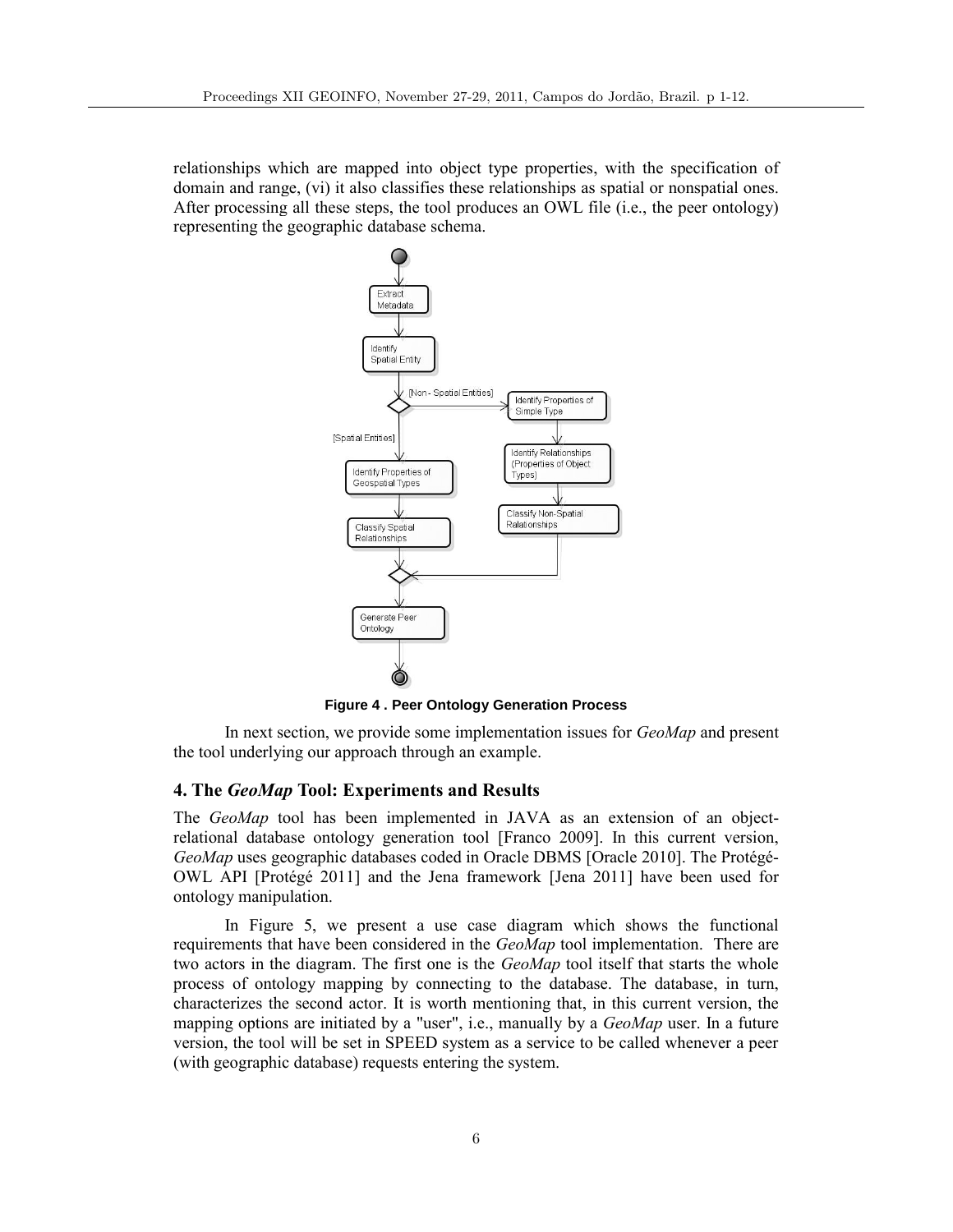

**Figure 5. Use Case Diagram for the** *GeoMap* **Tool**

After connecting to the database, *GeoMap* retrieves the existing geospatial types and tables from the database schema. Through this recovery, it is possible to extract all the columns, identifying what is a simple attribute and what represents a geometry. Then, the tool identifies the geometry type of geospatial tables - whether it is point, line or polygon. Based on the recovery of all entities and their properties (simple or objects), the tool makes use of the domain ontology as a reference of terms and creates the specific geospatial tags (i.e., constructs). Thus, when creating the spatial entities representation and referring the types of geometry, we use the reference domain ontology. When referencing the domain, we identify the domain of properties. When referencing the geographical range for a column, we specify the geometry types (line, polygon or point) present in the reference ontology.

During the mapping of these metadata, it is also possible to identify the equivalence correspondences of the generated ontology components and the existing database schema entities and properties. In order to define this set of equivalence correspondences, we build an OWL document composed by a specific construct named *IsEquivalentTo.* Such construct has been defined and used to indicate which ontology concept is equivalent to the database schema element. Also, it indicates which ontology properties are equivalent to the database schema attributes and relationships. An excerpt from a produced set of correspondences is depicted in Figure 6. In this example, we are working with a database regarding districts in São Paulo city. In the owl file, for instance, the SPATIAL\_DATA column in the database schema corresponds to the DITRITOSSP\_SPATIAL\_DATA concept in the peer ontology, i.e., they are equivalent.

| krdf:RDF                                                                           |  |
|------------------------------------------------------------------------------------|--|
| xmlns:rdf="http://www.w3.org/1999/02/22-rdf-syntax-ns#"                            |  |
| $xmlns:j.0="d:\bases2.owl#" >$                                                     |  |
| <rdf:description rdf:about="http://localhost:1521#DENOMINACAO"></rdf:description>  |  |
| <i.0:isequivalentto>d:\base2.owl#DISTRITOSSP_DENOMINACAO</i.0:isequivalentto>      |  |
|                                                                                    |  |
| <rdf:description rdf:about="http://localhost:1521#BAIRRO"></rdf:description>       |  |
| <i.0:isequivalentto>d:\base2.owl#BAIRROSSP_BAIRRO</i.0:isequivalentto>             |  |
|                                                                                    |  |
| <rdf:description rdf:about="http://localhost:1521#DISTR"></rdf:description>        |  |
| <i.0:isequivalentto>d:\base2.owl#BAIRROSSP_DISTR</i.0:isequivalentto>              |  |
|                                                                                    |  |
| <rdf:description rdf:about="http://localhost:1521#CLASSE"></rdf:description>       |  |
| <i.0:isequivalentto>d:\base2.owl#DRENAGEMSP_CLASSE</i.0:isequivalentto>            |  |
|                                                                                    |  |
| <rdf:description rdf:about="http://localhost:1521#BAIRROSSP"></rdf:description>    |  |
| <j.0:isequivalentto>d:\base2.owl#BAIRROSSP</j.0:isequivalentto>                    |  |
|                                                                                    |  |
| <rdf:description rdf:about="http://localhost:1521#SPATIAL_DATA"></rdf:description> |  |
| <j.0:isequivalentto>d:\base2.owl#DISTRITOSSP_SPATIAL_DATA</j.0:isequivalentto>     |  |
|                                                                                    |  |
| <rdf:description rdf:about="http://localhost:1521#SIGLA"></rdf:description>        |  |
| <j.0:isequivalentto>d:\base2.owl#DISTRITOSSP_SIGLA</j.0:isequivalentto>            |  |
| $\langle$ rdf:Description>                                                         |  |

**Figure 6. Excerpt from an Obtained Set of Correspondences**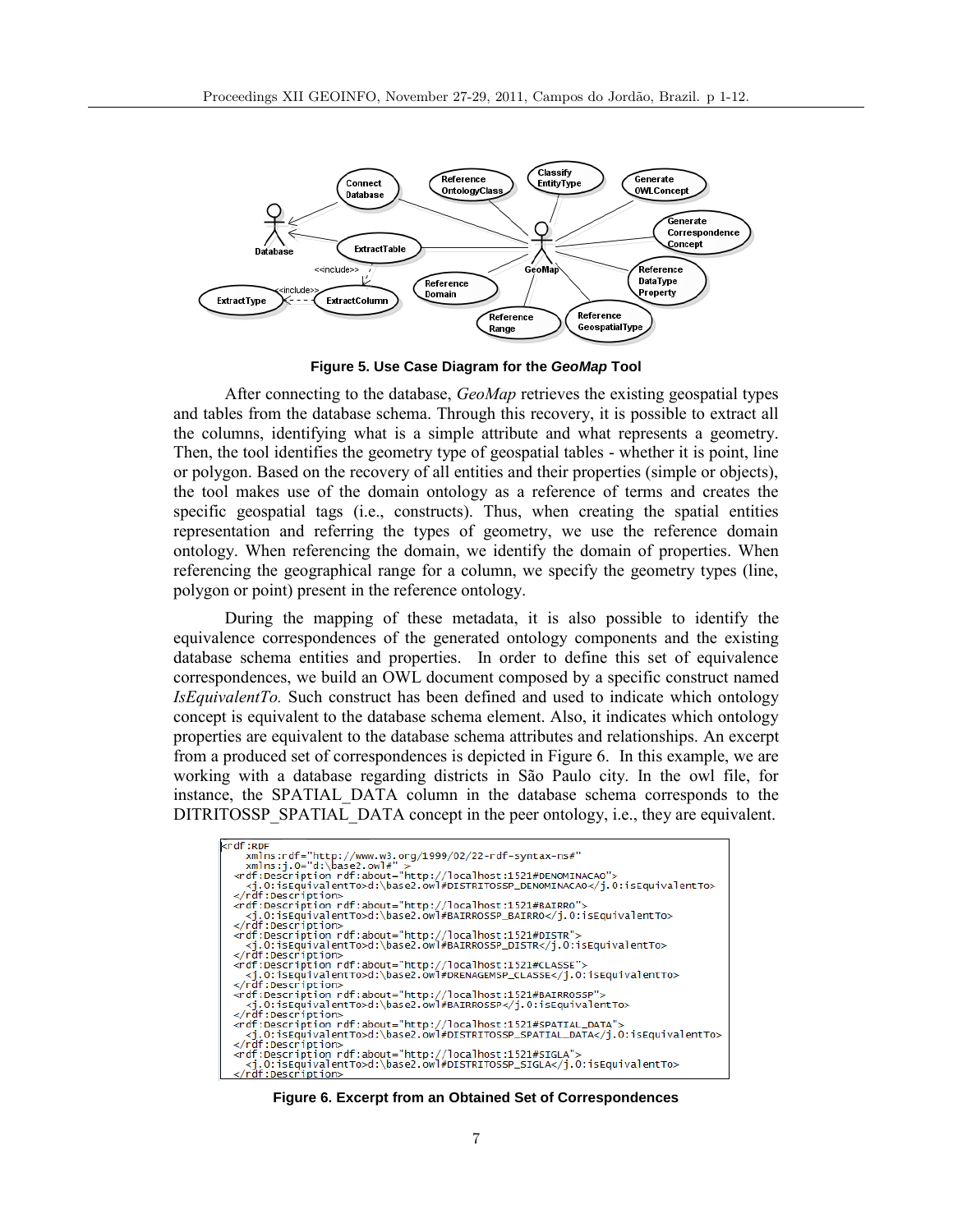At end, the *GeoMap* tool produces two outputs: (i) the peer geospatial ontology and (ii) the owl document with the set of equivalence correspondences. As a way to present *GeoMap* tool main steps execution, we provide some examples in the following.

#### **4.1** *GeoMap* **in Practice**

Figure 7 shows a screenshot of the tool's main window that is split into four parts: (i) area which identifies the database name, (ii) area showing the structure obtained from the database schema, (iii) area with the *generated peer ontology* and (iv) area with the set of produced correspondences. In this example, we use a geographic database that stores attributes and geometries from the neighborhoods, districts and drainage map of São Paulo city. For instance, the database table named "DistritoSP" is represented as a polygon through the Oracle type MDSYS.SDO\_GEOMETRY. Its structure is presented in an expanded view also shown in Figure 7.



**Figure 7.** *Geomap* **Interface and an Example of Database Schema** 

Particularly, another example regards using a geographic database that stores *laboratories* from IFPB Institute. According to the process explained in Section 3, the tool identifies spatial and non-spatial entities and properties from the database schema and generates the peer ontology and the set of equivalence correspondences. For the sake of visibility, we present the database schemas for the tables *Laboratórios*, *Corredor* and *TV* apart from the interface (Figure 8a). In addition, we depict the generated peer ontology from such database and the set of obtained correspondences in Figure 8b.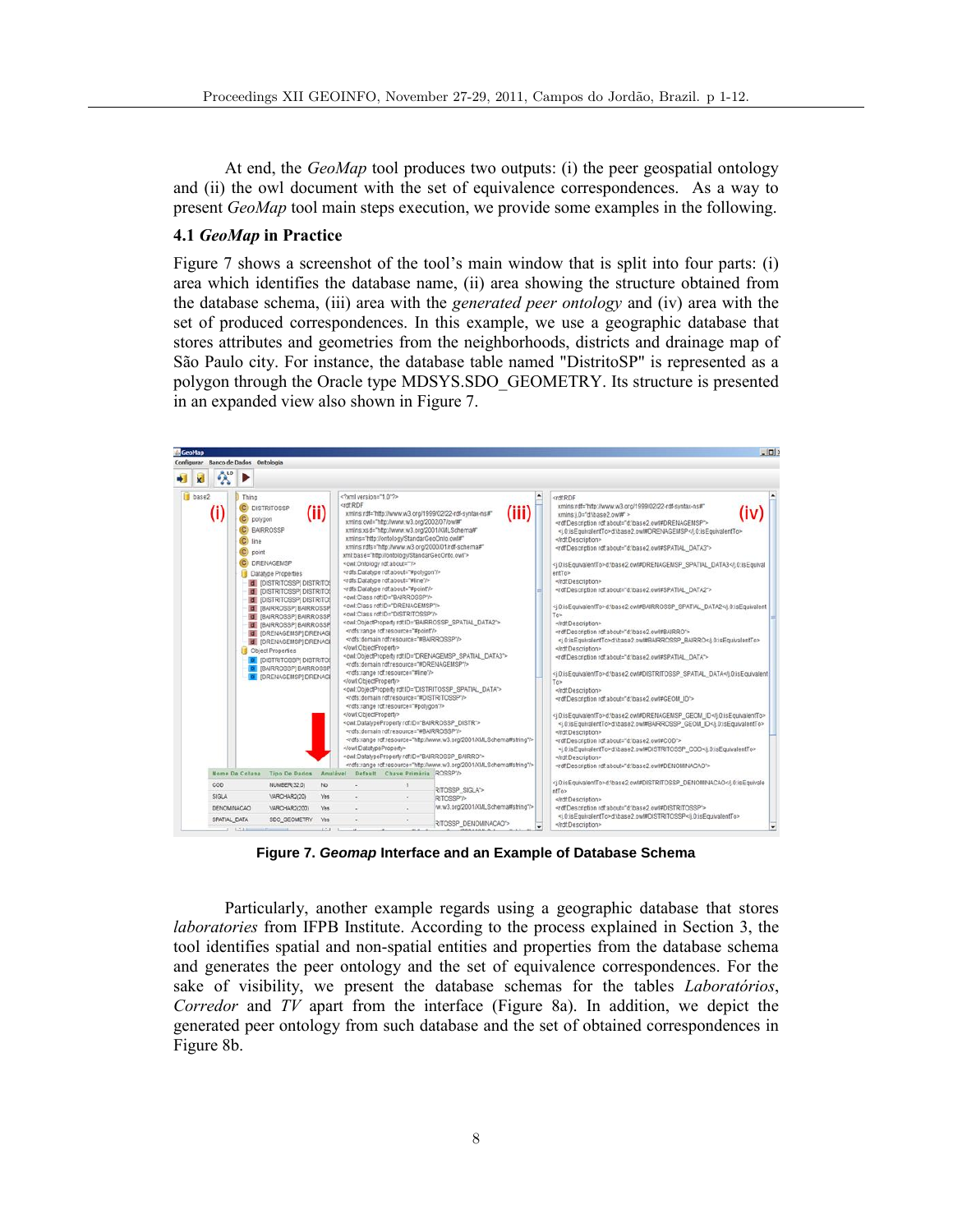| <b>Tipo De Dados</b><br>Nome Da Coluna |         |                | Anulável         | Default              |                |                      | Chave Primária           |           |                |                 |                |  |
|----------------------------------------|---------|----------------|------------------|----------------------|----------------|----------------------|--------------------------|-----------|----------------|-----------------|----------------|--|
| <b>NUMERO</b>                          |         | <b>NUMBER</b>  |                  | <b>No</b>            | ٠              |                      |                          |           |                |                 |                |  |
| COORDENACAO                            |         | VARCHAR2(25)   |                  | Yes                  |                | <b>LABORATÓRIOS</b>  |                          |           |                |                 |                |  |
| QTDE COMP                              |         | <b>NUMBER</b>  |                  | Yes                  |                |                      |                          |           |                |                 |                |  |
| <b>FORMATO</b>                         |         | SDO GEOMETRY   |                  | Yes                  | $\blacksquare$ |                      | $\overline{\phantom{a}}$ |           |                |                 |                |  |
|                                        |         | Nome Da Coluna |                  | <b>Tipo De Dados</b> |                | Anulável             | <b>Default</b>           |           | Chave Primária |                 |                |  |
|                                        | NUMCOR. |                | <b>NUMBER</b>    |                      | No.            |                      |                          |           |                |                 |                |  |
|                                        |         | <b>FORMATO</b> |                  | SDO GEOMETRY         | Yes            |                      |                          |           |                | <b>CORREDOR</b> |                |  |
|                                        |         |                |                  | Nome Da Coluna       |                | <b>Tipo De Dados</b> |                          | Anulável  |                | <b>Default</b>  | Chave Primária |  |
|                                        |         |                | <b>NUMTV</b>     |                      |                | <b>NUMBER</b>        |                          | <b>No</b> | ٠              |                 |                |  |
|                                        |         |                | <b>DESCRICAO</b> |                      | VARCHAR2(25)   |                      | Yes                      | ۰         |                |                 |                |  |
|                                        |         |                |                  | <b>FORMATO</b>       |                | SDO GEOMETRY         |                          | Yes       | ۰              |                 |                |  |
|                                        |         |                |                  |                      |                |                      |                          |           |                |                 |                |  |

**Figure 8a. Laboratories Database Schema** 



#### **Figure 8b. Produced Peer Ontology and Correspondences**

We have accomplished some initial experiments with the *GeoMap* tool. The goal of our experiments is to check if we can assess *completeness* in terms of the produced peer ontology. According to some quality information criteria [Batista and Salgado 2007, Wang and Strong 1996], regarding PDMS systems, we have defined *completeness* as the degree to which entities and properties of the peer data source (i.e. the database schema) are not missing in the generated peer ontology. In order to measure such criterion, we have invited some users (knowledgeable about the Geospatial domain and OWL/RDF constructs) to produce a manual peer ontology from the geographic database schemas. These "gold ontologies" were compared with our produced peer ontologies. As result, we could verify that our produced peer ontologies are quite complete (ninety percent on average) in terms of the existing database elements, i.e., they include most of all the schema elements from the database. The different components obtained from the "gold" ontologies and ours regarded semantic interpretations when defining the geometry types: the expert users defined point, line and polygon as owl:class while our tool is still generating them as rdf:datatype. In fact, it indicates a probable mistake that will be corrected. Furthermore, we intend to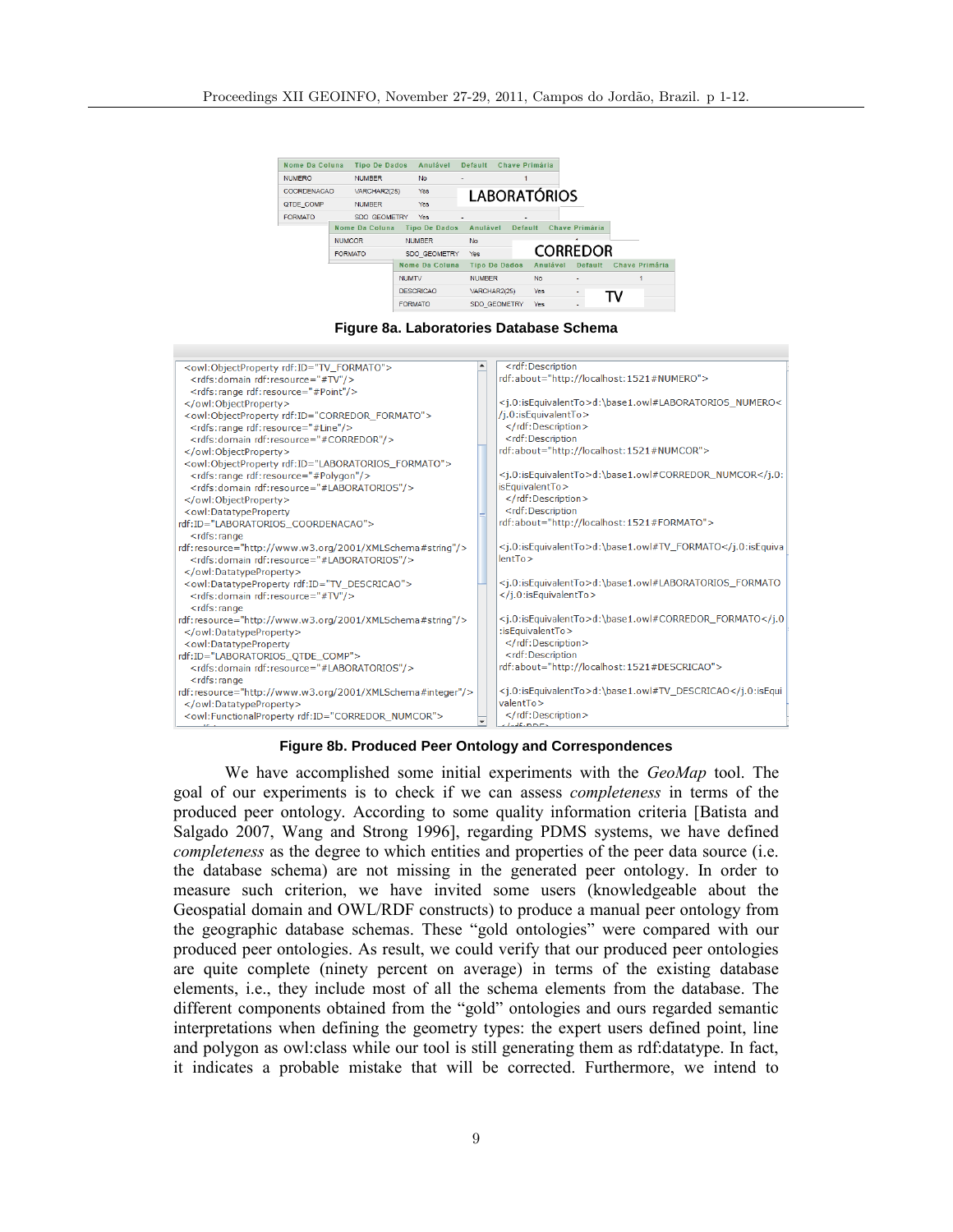accomplish additional experiments with other experts and other databases in order to obtain a more concrete result.

#### **5. Related Work**

Currently, there are many approaches and tools which build ontologies from databases [Franco 2009, Cerbah 2008, Cullot *et al.* 2007, Baglioni *et al.* 2007]. However, most of them are concerned with relational databases. As an example, the DB2OWL tool map relational databases to OWL ontologies, considering particular table cases during the mapping process [Cullot *et al.* 2007]. Another example regarding relational databases is the RDBToOnto tool [Cerbah 2008]. This tool produces an ontology and allows refining its generated version. To this end, RDBToOnto provides a visual interface for accomplishing manual changes. Lubyte and Tessaris define a framework for extracting from a relational database an ontology that is to be used as a conceptual view over the data [Lubyte and Tessaris 2007]. In this work, the semantic mapping between the database schema and the ontology is captured by associating a view over the source data to each element of the ontology (i.e., by means of a GAV approach) [Halevy 2001]. Regarding object-relational databases, the work of Franco [2009] implements a tool which provides the ontology built from such kind of database.

Particularly, in the geospatial realm, Cruz *et al.* [10] developed a semi-automatic method to generate mappings between ontologies of local databases and a global one. The generated mappings are then used for query rewriting. In a closer scope, Baglioni *et al.* [2007] defined a method to access spatial database through an ontology layer. To this end, they developed a semi-automatic tool which builds an application ontology from a geographical database. They also enrich the generated ontology with semantics from a domain ontology by finding correspondences between the classes and properties of the two ontologies. This work is the most similar to ours.

Comparing these works with ours, we are able to produce the peer ontology in an automatic way, by using the semantics provided by the reference ontology. In this light, we can use any background knowledge that may support the geospatial semantics we need. Thus, for instance, we will be able to use the OGC GeoSparql standard (when it is ready for use) as our domain reference. Furthermore, in our approach, we do not need the user intervention, since this current tool will be stated as a service in SPEED system which will be dynamically executed at peer arriving time.

### **6. Conclusions and Future Work**

This work has presented the *GeoMap* approach and tool. *GeoMap* accomplishes the extraction of metadata from a geographic database representing them in terms of a peer ontology. Also, it identifies the equivalence correspondences between the generated ontology components and the existing database schema entities and properties. To this end, it takes into account the identification and classification of geospatial and non spatial entities and properties, figuring out how they can be represented in terms of an OWL ontology. A geospatial reference ontology is used as a way to provide the semantics of geospatial relationships and types, absent from the set of existing concepts in the OWL model.

Currently, this version generates ontologies from Oracle databases. As future work, it will be extended to also extract metadata from other DBMSs, such as PostGIS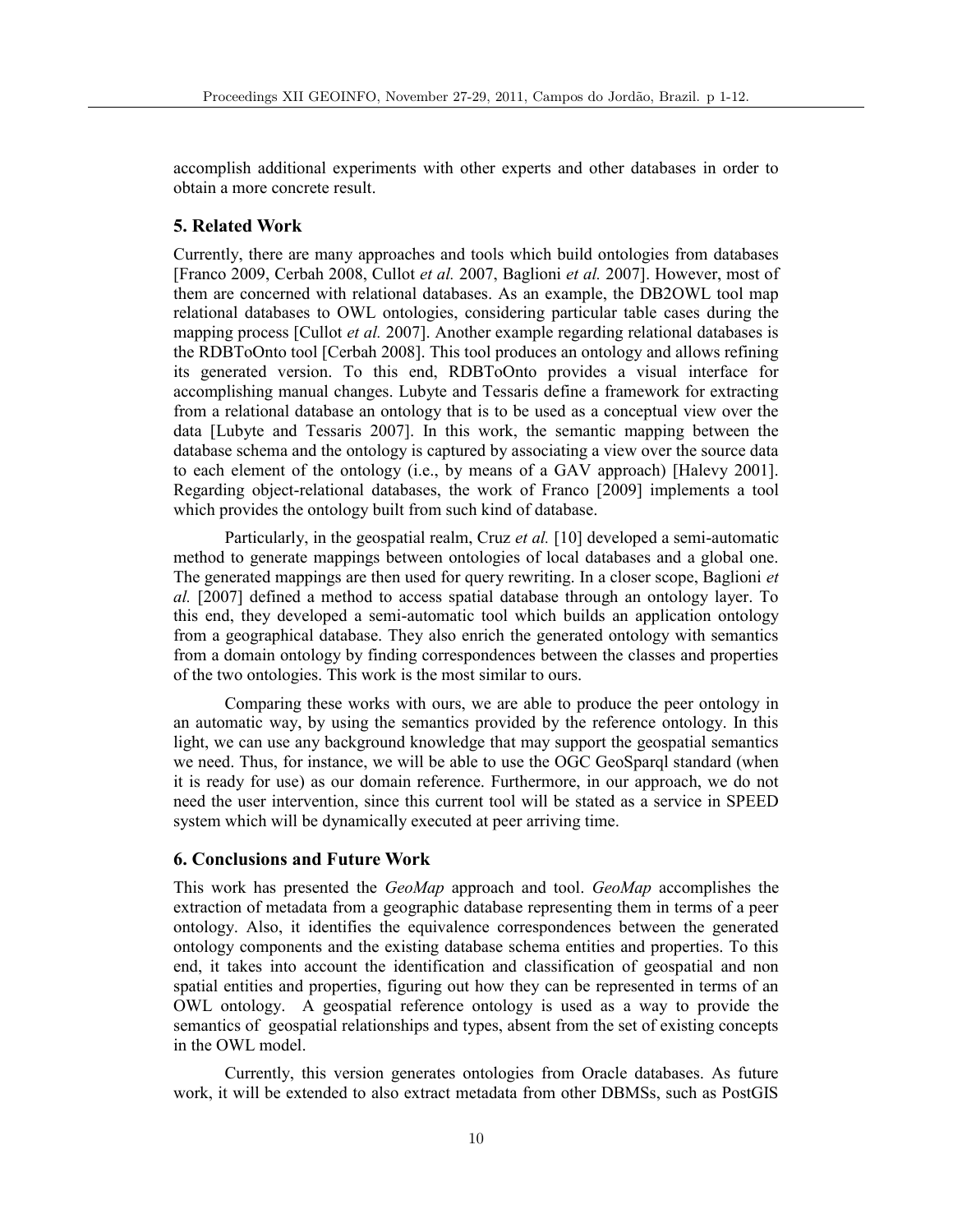and other data sources such as GML. Another important future work concerns identifying correspondences between geospatial peer ontologies. Thereby, we will be able to reformulate and execute geospatial queries among the existing peers in the PDMS.

## **References**

- Arpinar I. B., Sheth A., Ramakrishnan C., Usery E. L., Azami M. and Kwan M. "Geospatial Ontology Development and Semantic Analytics". In: Handbook of Geographic Information Science. Blackwell Publishing (2004).
- Baader F., Horrocks I., and Sattler U. (2007) "Description Logics". In Frank van Harmelen, Vladimir Lifschitz, and Bruce Porter, editors, Handbook of Knowledge Representation. Elsevier, 2007.
- Baglioni M., Masserotti M., Renso C., Spinsanti L. (2007) "Building Geospatial Ontologies from Geographical Databases". GeoS 2007: 195-209.
- Batista M. C., Salgado A.C. (2007) "Data Integration Schema Analysis: An Approach with Information Quality". In Proceedings of the 12th International Conference on Information Quality (ICIQ), MIT, Massachusetts, USA, October 2007.
- Cerbah, F. (2008) "Learning Highly Structured Semantic Repositories from Relational Databases – The RDBtoOnto Tool". In: 5th European Semantic Web Conference (ESWC'08), pages 777-781, Tenerife, Spain (2008).
- Cruz, I. F., Sunna, W., Chaudhry, A. (2004) "Semi-automatic ontology alignment for geospatial data integration". In: Egenhofer, M.J., Freksa, C., Miller, H.J. (eds.) GIScience 2004. LNCS, vol. 3234, pp. 51–66. Springer, Heidelberg (2004).
- Cullot N., Ghawi R., and Yétongnon, K. (2007) "DB2OWL: A Tool for Automatic Database-to-Ontology Mapping". In: 15th Italian Symposium on Advanced Database Systems (SEBD'07), pages 491-494, Torre Canne di Fasano (BR), Italy (2007).
- Fonseca, F. T., Davis Jr. C. A., Camara G. (2003) "Bridging Ontologies and Conceptual Schemas in Geographic Applications Development". *Geoinformatica*, v. 7, p. 355- 378, 2003.
- Franco, F. (2009) "Uma Ferramenta de Transformação de Esquemas Objeto-Relacionais para Ontologias". Trabalho de Graduação, Centro de Informática, Universidade Federal de Pernambuco (UFPE), Recife, PE, Brasil.
- Geography Markup Language (2007). Available at: http://www.opengeospatial.org/standards/gml. Last access on august 15th, 2011.
- GeoSPARQL documentation (2011). Available at: http://www.opengeospatial.org/projects/groups/geosparqlswg. Last access on august 15th, 2011.
- Ghawi, R., and Cullot, N. "Building Ontologies from Multiple Information Sources". In 15th Conference on Information and Software Technologies (IT2009) (Kaunas, Lithuania, April 2009).
- Halevy A. (2001) "Answering queries using views: A survey". VLDB Journal, 10(4):270{294, 2001.